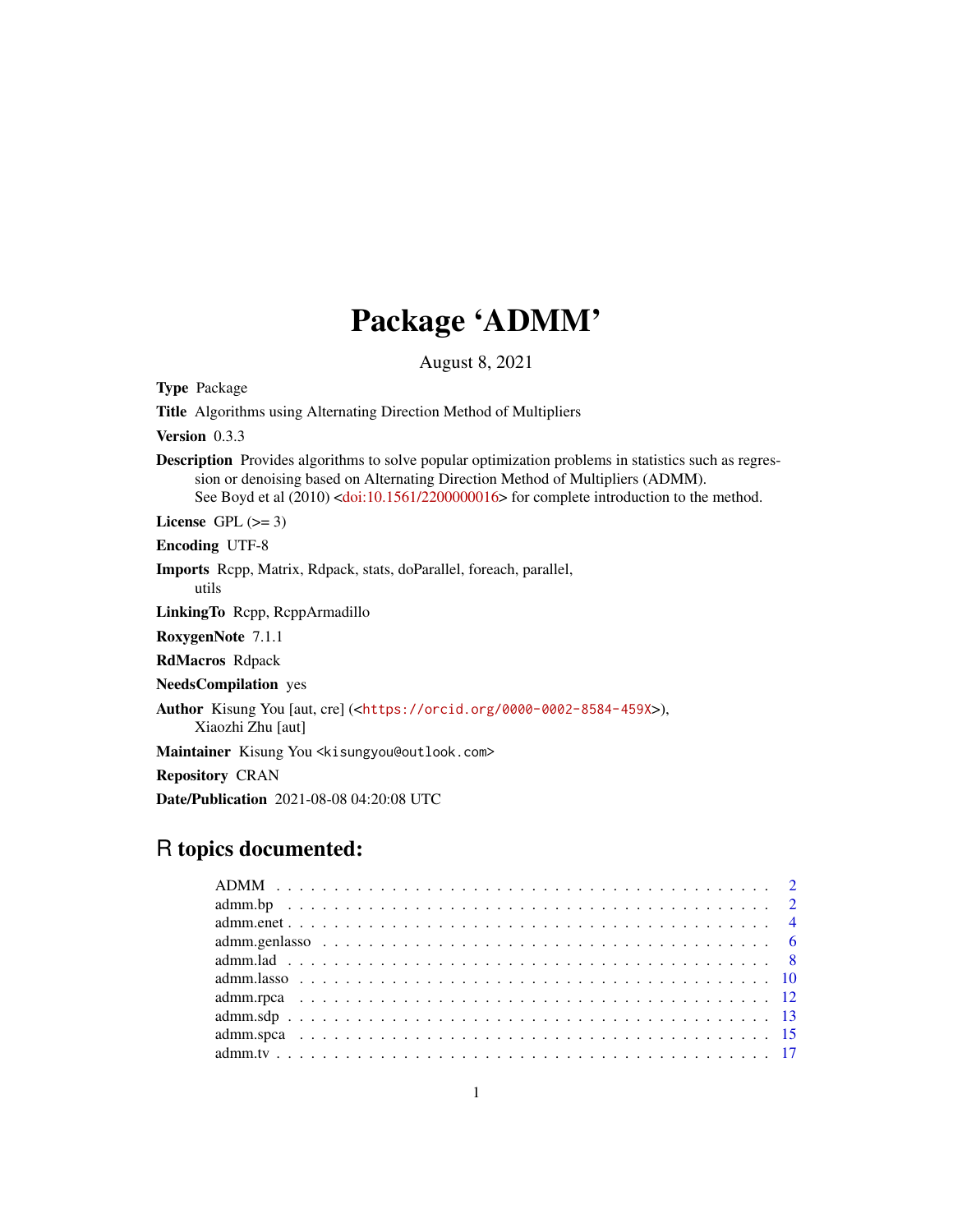#### <span id="page-1-0"></span> $\bf 1$ ndex  $\bf 20$  $\bf 20$

ADMM *ADMM : Algorithms using Alternating Direction Method of Multipliers*

#### Description

An introduction of Alternating Direction Method of Multipliers (ADMM) method has been a breakthrough in solving complex and non-convex optimization problems in a reasonably stable as well as scalable fashion. Our package aims at providing handy tools for fast computation on well-known problems using the method. For interested users/readers, please visit Prof. Stephen Boyd's [website](https://stanford.edu/~boyd/papers/admm_distr_stats.html) entirely devoted to the topic.

|--|

#### Description

For an underdetermined system, Basis Pursuit aims to find a sparse solution that solves

 $\min_x \|x\|_1$  s.t  $Ax = b$ 

which is a relaxed version of strict non-zero support finding problem. The implementation is borrowed from Stephen Boyd's [MATLAB code.](https://web.stanford.edu/~boyd/papers/admm/basis_pursuit/basis_pursuit.html)

#### Usage

```
admm.bp(
 A,
 b,
 xinit = NA,
  rho = 1,
  alpha = 1,
  abstol = 1e-04,
 reltol = 0.01,maxiter = 1000)
```
#### Arguments

|         | an $(m \times n)$ regressor matrix     |
|---------|----------------------------------------|
|         | a length- $m$ response vector          |
| xinit   | a length- $n$ vector for initial value |
| rho     | an augmented Lagrangian parameter      |
| alpha   | an overrelaxation parameter in $[1,2]$ |
| abstol  | absolute tolerance stopping criterion  |
| reltol  | relative tolerance stopping criterion  |
| maxiter | maximum number of iterations           |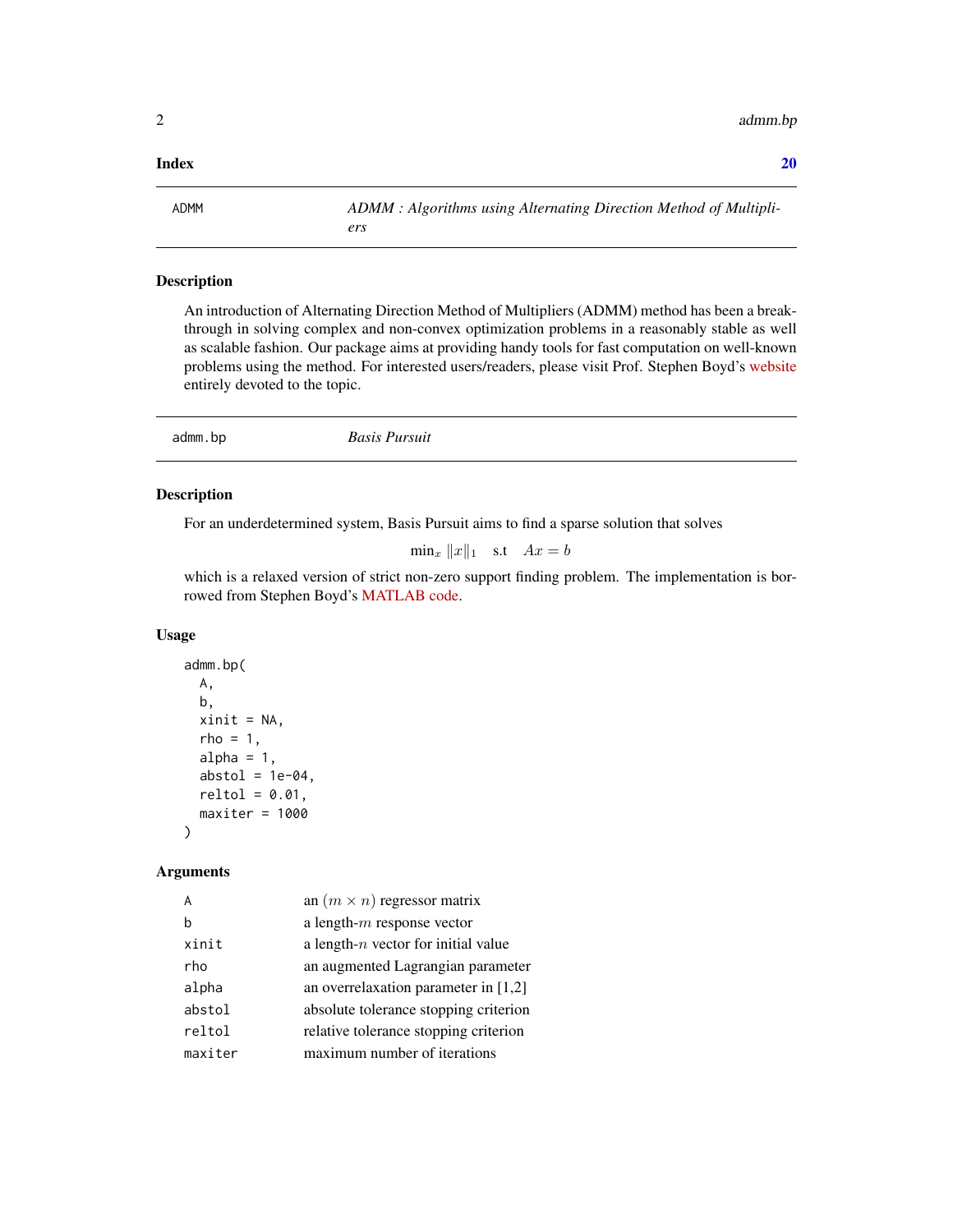#### admm.bp 3

#### Value

a named list containing

 $x$  a length-*n* solution vector

history dataframe recording iteration numerics. See the section for more details.

#### Iteration History

When you run the algorithm, output returns not only the solution, but also the iteration history recording following fields over iterates,

objval object (cost) function value

r\_norm norm of primal residual

s\_norm norm of dual residual

eps\_pri feasibility tolerance for primal feasibility condition

eps\_dual feasibility tolerance for dual feasibility condition

In accordance with the paper, iteration stops when both r\_norm and s\_norm values become smaller than eps\_pri and eps\_dual, respectively.

```
## generate sample data
n = 30
m = 10A = matrix(rnorm(n*m), nrow=m) # design matrix
x = c(stats::rnorm(3),rep(0,n-3)) # coefficient
x = base::sample(x)b = as.vector(A%*%x) # response
## run example
output = admm.bp(A, b)niter = length(output$history$s_norm)
history = output$history
## report convergence plot
opar <- par(no.readonly=TRUE)
par(mfrow=c(1,3))
plot(1:niter, history$objval, "b", main="cost function")
plot(1:niter, history$r_norm, "b", main="primal residual")
plot(1:niter, history$s_norm, "b", main="dual residual")
par(opar)
```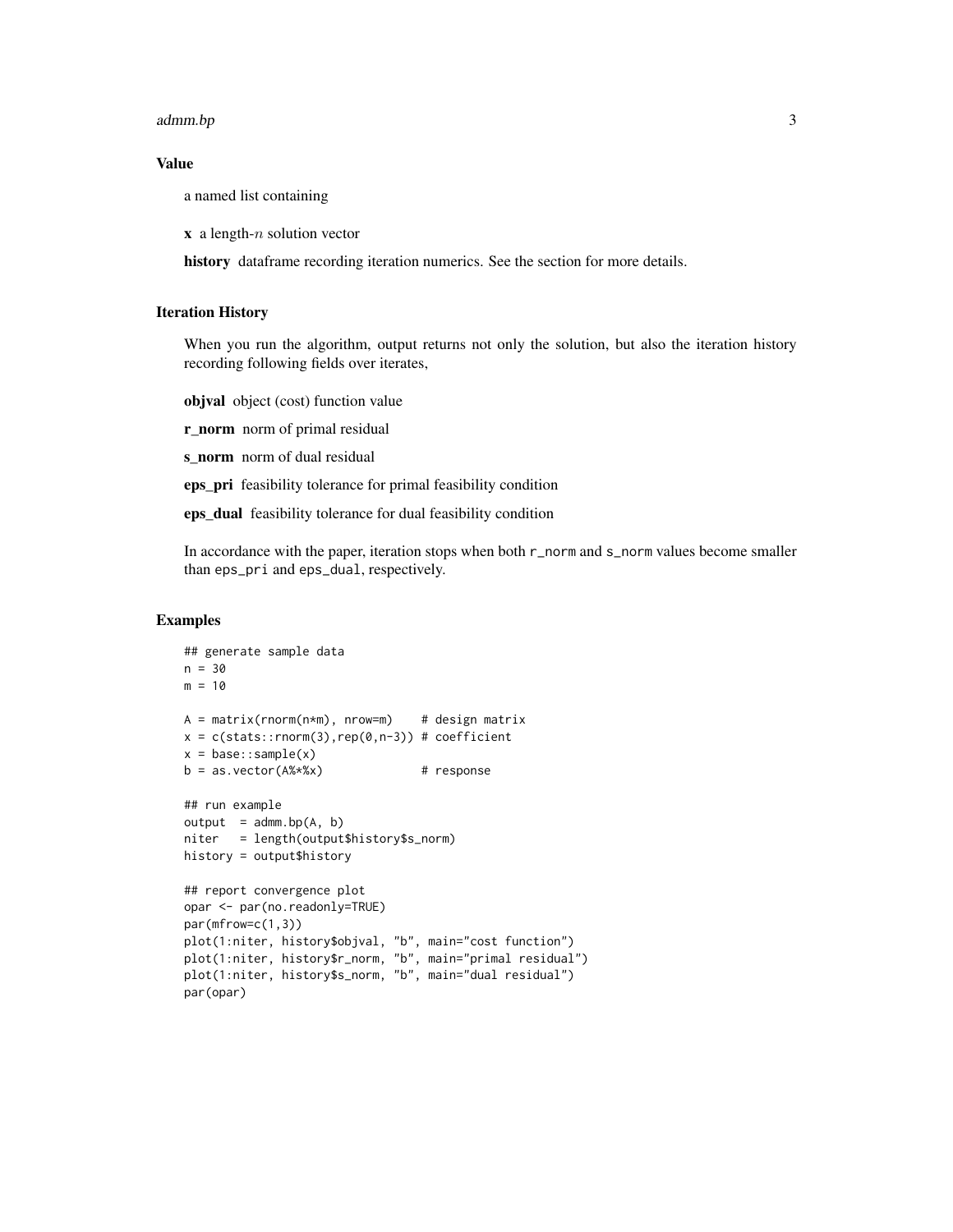<span id="page-3-0"></span>

Elastic Net regularization is a combination of  $\ell_2$  stability and  $\ell_1$  sparsity constraint simulatenously solving the following,

$$
\min_{x} \frac{1}{2} ||Ax - b||_2^2 + \lambda_1 ||x||_1 + \lambda_2 ||x||_2^2
$$

with nonnegative constraints  $\lambda_1$  and  $\lambda_2$ . Note that if both lambda values are 0, it reduces to leastsquares solution.

#### Usage

```
admm.enet(
 A,
 b,
  lambda1 = 1,
  lambda2 = 1,
  rho = 1,
  abstol = 1e-04,
  reltol = 0.01,maxiter = 1000
)
```
#### Arguments

|         | an $(m \times n)$ regressor matrix           |
|---------|----------------------------------------------|
| h       | a length- $m$ response vector                |
| lambda1 | a regularization parameter for $\ell_1$ term |
| lambda2 | a regularization parameter for $\ell_2$ term |
| rho     | an augmented Lagrangian parameter            |
| abstol  | absolute tolerance stopping criterion        |
| reltol  | relative tolerance stopping criterion        |
| maxiter | maximum number of iterations                 |

#### Value

a named list containing

 $x$  a length- $n$  solution vector

history dataframe recording iteration numerics. See the section for more details.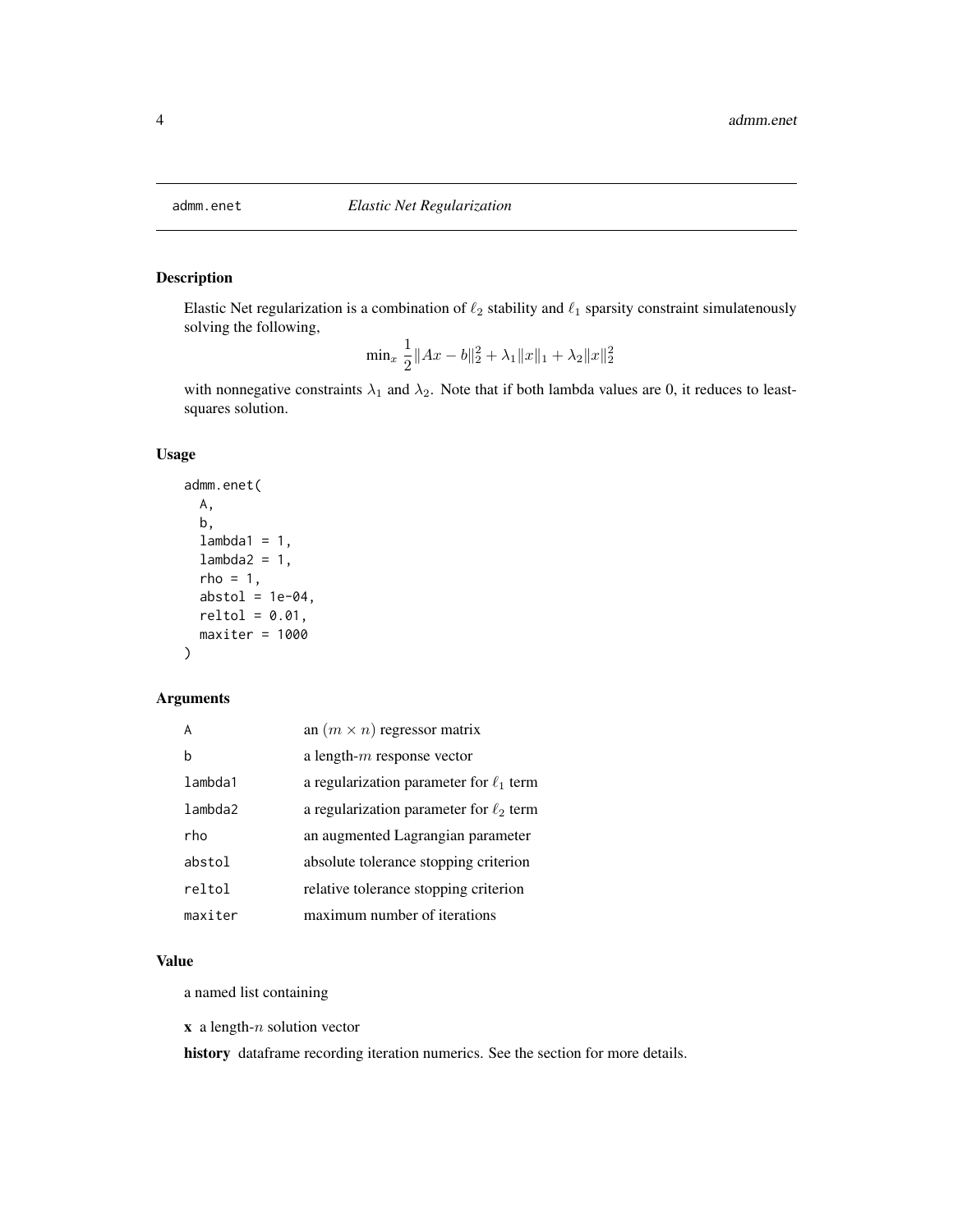#### <span id="page-4-0"></span>admm.enet 5

#### Iteration History

When you run the algorithm, output returns not only the solution, but also the iteration history recording following fields over iterates,

objval object (cost) function value

r\_norm norm of primal residual

s norm norm of dual residual

eps\_pri feasibility tolerance for primal feasibility condition

eps\_dual feasibility tolerance for dual feasibility condition

In accordance with the paper, iteration stops when both r\_norm and s\_norm values become smaller than eps\_pri and eps\_dual, respectively.

#### Author(s)

Xiaozhi Zhu

#### References

Zou H, Hastie T (2005). "Regularization and variable selection via the elastic net." *Journal of the Royal Statistical Society: Series B (Statistical Methodology)*, 67(2), 301–320. ISSN 1369-7412, 1467-9868, doi: [10.1111/j.14679868.2005.00503.x.](https://doi.org/10.1111/j.1467-9868.2005.00503.x)

#### See Also

[admm.lasso](#page-9-1)

```
## generate underdetermined design matrix
m = 50n = 100
p = 0.1 # percentange of non-zero elements
x0 = matrix(Matrix::rsparsematrix(n,1,p))
A = matrix(rnorm(m*n),nrow=m)
for (i in 1:ncol(A)){
  A[,i] = A[,i]/sqrt(sum(A[,i]*A[,i]))}
b = A%*%x0 + sqrt(0.001)*matrix(rnorm(m))
## run example with both regularization values = 1
output = admm.enet(A, b, lambda1=1, lambda2=1)
niter = length(output$history$s_norm)
history = output$history
## report convergence plot
opar <- par(no.readonly=TRUE)
par(mfrow=c(1,3))
plot(1:niter, history$objval, "b", main="cost function")
```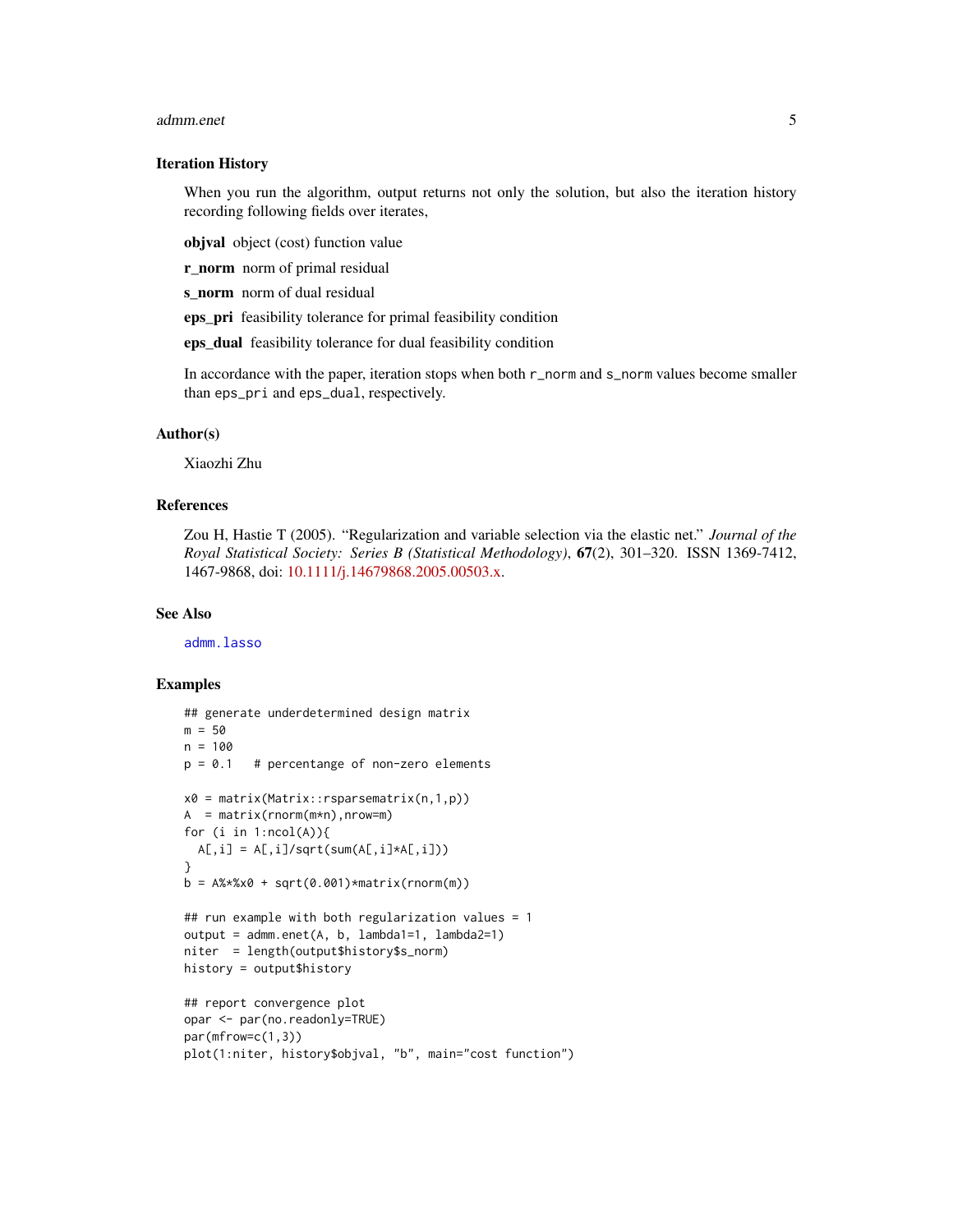```
plot(1:niter, history$r_norm, "b", main="primal residual")
plot(1:niter, history$s_norm, "b", main="dual residual")
par(opar)
```
admm.genlasso *Generalized LASSO*

### Description

Generalized LASSO is solving the following equation,

$$
\min_{x} \frac{1}{2} \|Ax - b\|_2^2 + \lambda \|Dx\|_1
$$

where the choice of regularization matrix  $D$  leads to different problem formulations.

#### Usage

```
admm.genlasso(
 A,
 b,
 D = diag(length(b)),lambda = 1,
 rho = 1,
 alpha = 1,
 abstol = 1e-04,
 reltol = 0.01,maxiter = 1000
)
```
#### Arguments

| A       | an $(m \times n)$ regressor matrix     |
|---------|----------------------------------------|
| b       | a length- $m$ response vector          |
|         | a regularization matrix of $n$ columns |
| lambda  | a regularization parameter             |
| rho     | an augmented Lagrangian parameter      |
| alpha   | an overrelaxation parameter in $[1,2]$ |
| abstol  | absolute tolerance stopping criterion  |
| reltol  | relative tolerance stopping criterion  |
| maxiter | maximum number of iterations           |

<span id="page-5-0"></span>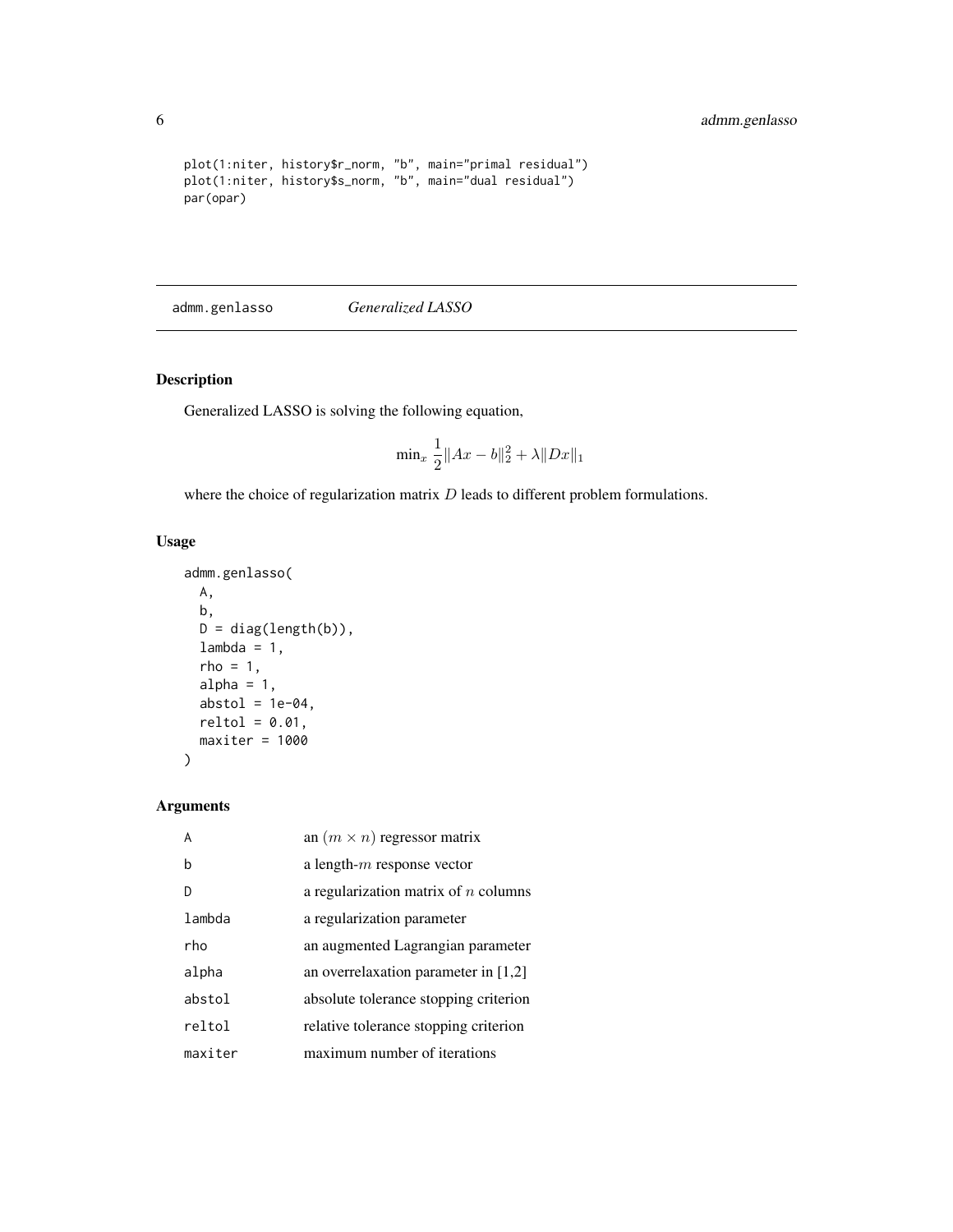#### admm.genlasso 7

#### Value

a named list containing

 $x$  a length-*n* solution vector

history dataframe recording iteration numerics. See the section for more details.

#### Iteration History

When you run the algorithm, output returns not only the solution, but also the iteration history recording following fields over iterates,

objval object (cost) function value

**r\_norm** norm of primal residual

s norm norm of dual residual

eps\_pri feasibility tolerance for primal feasibility condition

eps\_dual feasibility tolerance for dual feasibility condition

In accordance with the paper, iteration stops when both r\_norm and s\_norm values become smaller than eps\_pri and eps\_dual, respectively.

#### Author(s)

Xiaozhi Zhu

#### References

Tibshirani RJ, Taylor J (2011). "The solution path of the generalized lasso." *The Annals of Statistics*, 39(3), 1335–1371. ISSN 0090-5364, doi: [10.1214/11AOS878.](https://doi.org/10.1214/11-AOS878)

Zhu Y (2017). "An Augmented ADMM Algorithm With Application to the Generalized Lasso Problem." *Journal of Computational and Graphical Statistics*, 26(1), 195–204. ISSN 1061-8600, 1537-2715, doi: [10.1080/10618600.2015.1114491.](https://doi.org/10.1080/10618600.2015.1114491)

```
## generate sample data
m = 100n = 200
p = 0.1 # percentange of non-zero elements
x0 = matrix(Matrix::rsparsematrix(n,1,p))
A = matrix(rnorm(m*n),nrow=m)for (i in 1:ncol(A)){
  A[,i] = A[,i]/sqrt(sum(A[,i]*A[,i]))}
b = A% * %x0 + sqrt(0.001) * matrix(rnorm(m))D = diag(n);## set regularization lambda value
regular = 0.1*Matrix::norm(t(A)**b, 'I')
```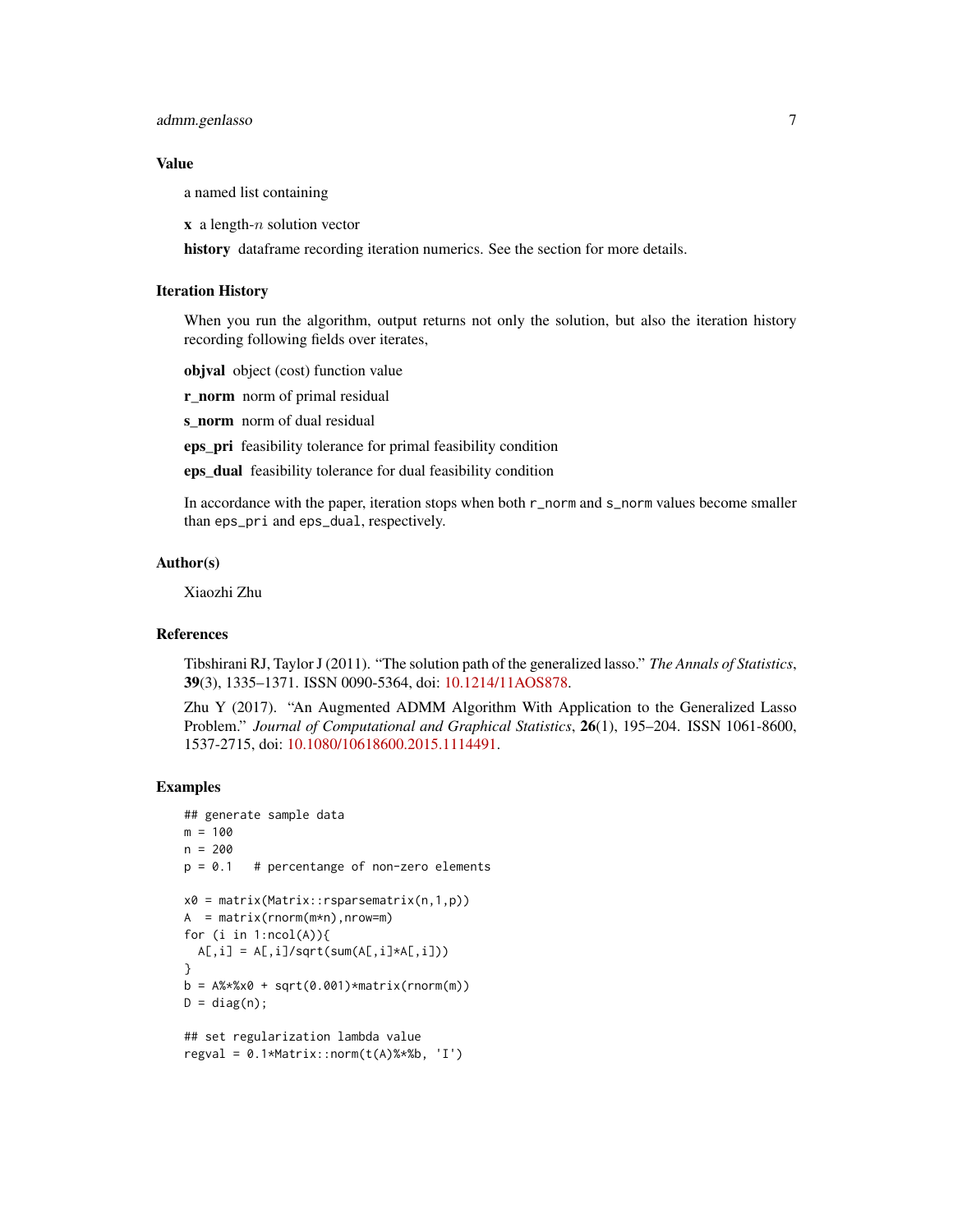```
## solve LASSO via reducing from Generalized LASSO
output = admm.genlasso(A,b,D,lambda=regval) # set D as identity matrix
niter = length(output$history$s_norm)
history = output$history
## report convergence plot
opar <- par(no.readonly=TRUE)
par(mfrow=c(1,3))
plot(1:niter, history$objval, "b", main="cost function")
plot(1:niter, history$r_norm, "b", main="primal residual")
plot(1:niter, history$s_norm, "b", main="dual residual")
par(opar)
```
admm.lad *Least Absolute Deviations*

#### Description

Least Absolute Deviations (LAD) is an alternative to traditional Least Sqaures by using cost function

 $\min_x \|Ax - b\|_1$ 

to use  $\ell_1$  norm instead of square loss for robust estimation of coefficient.

#### Usage

```
admm.lad(
 A,
 b,
 xinit = NA,
 rho = 1,
 alpha = 1,
 abstol = 1e-04,
 reltol = 0.01,maxiter = 1000)
```
#### Arguments

|         | an $(m \times n)$ regressor matrix     |
|---------|----------------------------------------|
|         | a length- $m$ response vector          |
| xinit   | a length- $n$ vector for initial value |
| rho     | an augmented Lagrangian parameter      |
| alpha   | an overrelaxation parameter in $[1,2]$ |
| abstol  | absolute tolerance stopping criterion  |
| reltol  | relative tolerance stopping criterion  |
| maxiter | maximum number of iterations           |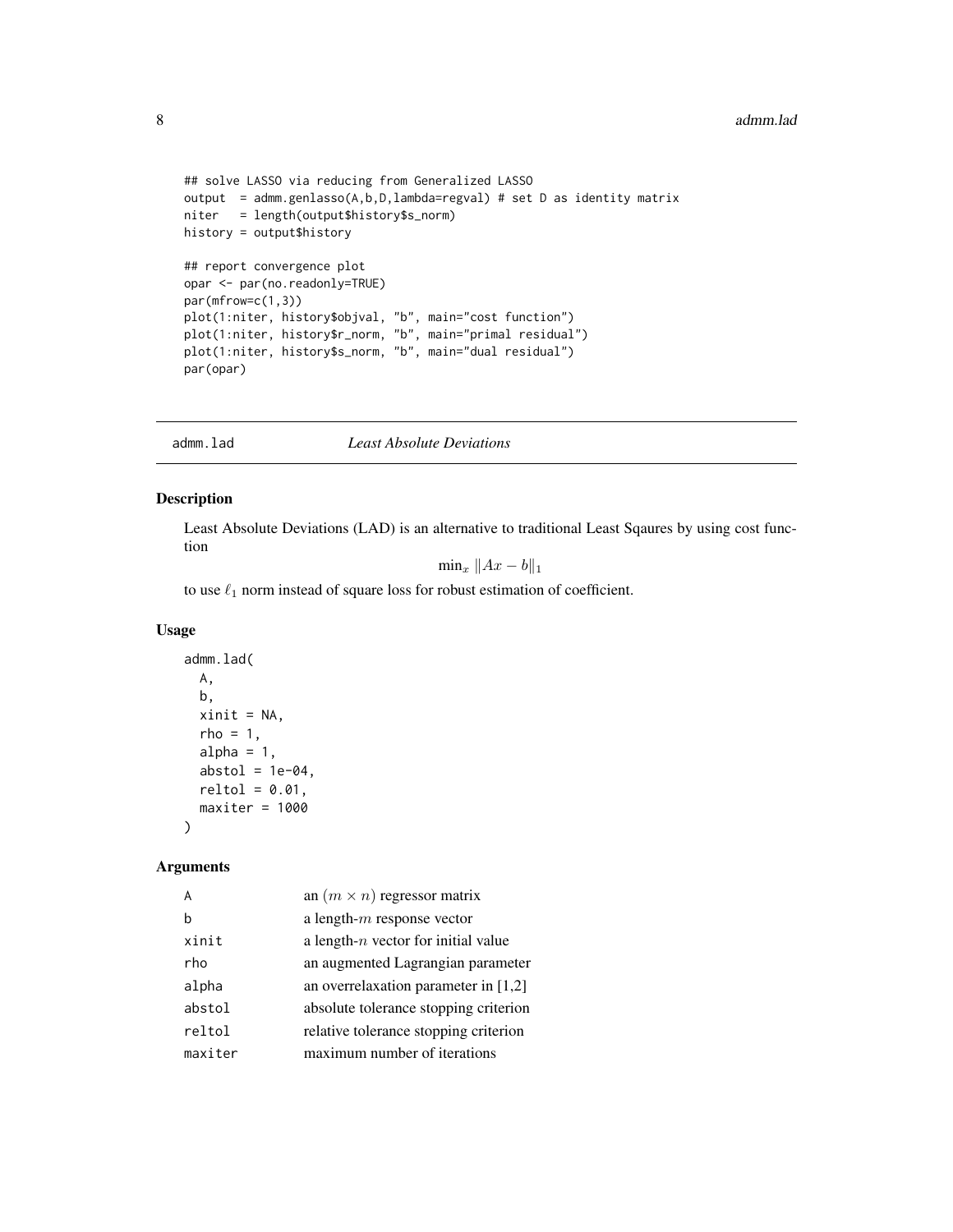#### admm.lad 9

#### Value

a named list containing

 $x$  a length- $n$  solution vector

history dataframe recording iteration numerics. See the section for more details.

#### Iteration History

When you run the algorithm, output returns not only the solution, but also the iteration history recording following fields over iterates,

objval object (cost) function value

**r\_norm** norm of primal residual

s\_norm norm of dual residual

eps\_pri feasibility tolerance for primal feasibility condition

eps\_dual feasibility tolerance for dual feasibility condition

In accordance with the paper, iteration stops when both r\_norm and s\_norm values become smaller than eps\_pri and eps\_dual, respectively.

```
## generate data
m = 1000
n = 100
A = matrix(rnorm(m*n),nrow=m)
x = 10*matrix(rnorm(n))b = A\%* \times x## add impulsive noise to 10% of positions
idx = sample(1:m, round(m/10))blidx] = blidx] + 100*rnorm(length(idx))## run the code
output = admmu1ad(A,b)niter = length(output$history$s_norm)
history = output$history
## report convergence plot
opar <- par(no.readonly=TRUE)
par(mfrow=c(1,3))
plot(1:niter, history$objval, "b", main="cost function")
plot(1:niter, history$r_norm, "b", main="primal residual")
plot(1:niter, history$s_norm, "b", main="dual residual")
par(opar)
```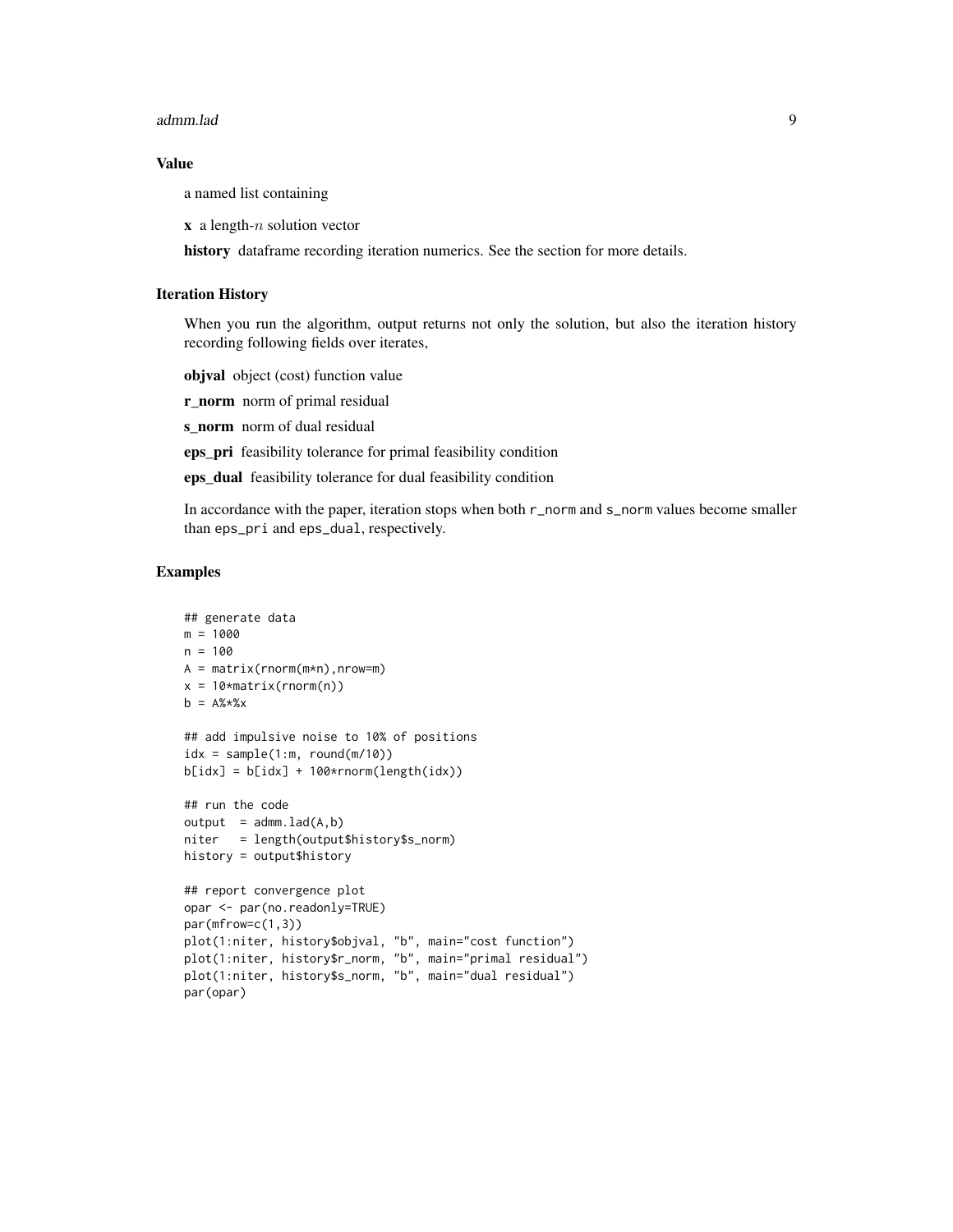<span id="page-9-1"></span><span id="page-9-0"></span>

LASSO, or L1-regularized regression, is an optimization problem to solve

$$
\min_{x} \frac{1}{2} \|Ax - b\|_2^2 + \lambda \|x\|_1
$$

for sparsifying the coefficient vector  $x$ . The implementation is borrowed from Stephen Boyd's [MATLAB code.](https://stanford.edu/~boyd/papers/admm/lasso/lasso.html)

#### Usage

```
admm.lasso(
 A,
 b,
 lambda = 1,
 rho = 1,
 alpha = 1,
 abstol = 1e-04,
 reltol = 0.01,maxiter = 1000)
```
#### Arguments

|         | an $(m \times n)$ regressor matrix     |
|---------|----------------------------------------|
| h       | a length- $m$ response vector          |
| lambda  | a regularization parameter             |
| rho     | an augmented Lagrangian parameter      |
| alpha   | an overrelaxation parameter in $[1,2]$ |
| abstol  | absolute tolerance stopping criterion  |
| reltol  | relative tolerance stopping criterion  |
| maxiter | maximum number of iterations           |

#### Value

a named list containing

 $x$  a length- $n$  solution vector

history dataframe recording iteration numerics. See the section for more details.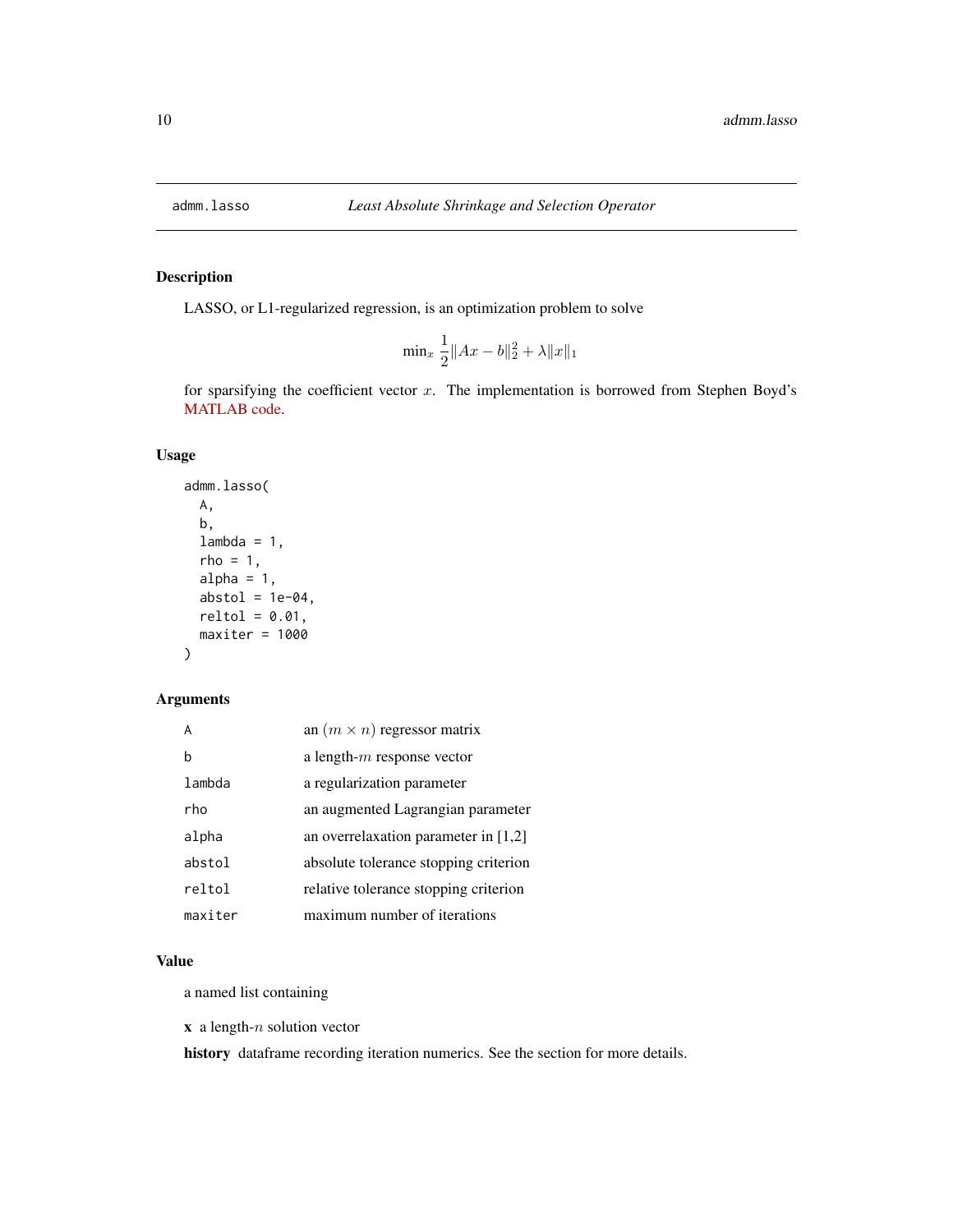#### admm.lasso 11

#### Iteration History

When you run the algorithm, output returns not only the solution, but also the iteration history recording following fields over iterates,

objval object (cost) function value

**r\_norm** norm of primal residual

s\_norm norm of dual residual

eps\_pri feasibility tolerance for primal feasibility condition

eps\_dual feasibility tolerance for dual feasibility condition

In accordance with the paper, iteration stops when both r\_norm and s\_norm values become smaller than eps\_pri and eps\_dual, respectively.

#### References

Tibshirani R (1996). "Regression Shrinkage and Selection via the Lasso." *Journal of the Royal Statistical Society. Series B (Methodological)*, 58(1), 267–288. ISSN 00359246.

```
## generate sample data
m = 50n = 100p = 0.1 # percentange of non-zero elements
x0 = matrix(Matrix::rsparsematrix(n,1,p))A = matrix(rnorm(m*n),nrow=m)
for (i in 1:ncol(A)){
  A[,i] = A[,i]/sqrt(sum(A[,i]*A[,i]))}
b = A% * %x0 + sqrt(0.001) * matrix(rnorm(m))## set regularization lambda value
lambda = 0.1 * base::norm(t(A) % * % b, "F")## run example
output = admm.lasso(A, b, lambda)
niter = length(output$history$s_norm)
history = output$history
## report convergence plot
opar <- par(no.readonly=TRUE)
par(mfrow=c(1,3))
plot(1:niter, history$objval, "b", main="cost function")
plot(1:niter, history$r_norm, "b", main="primal residual")
plot(1:niter, history$s_norm, "b", main="dual residual")
par(opar)
```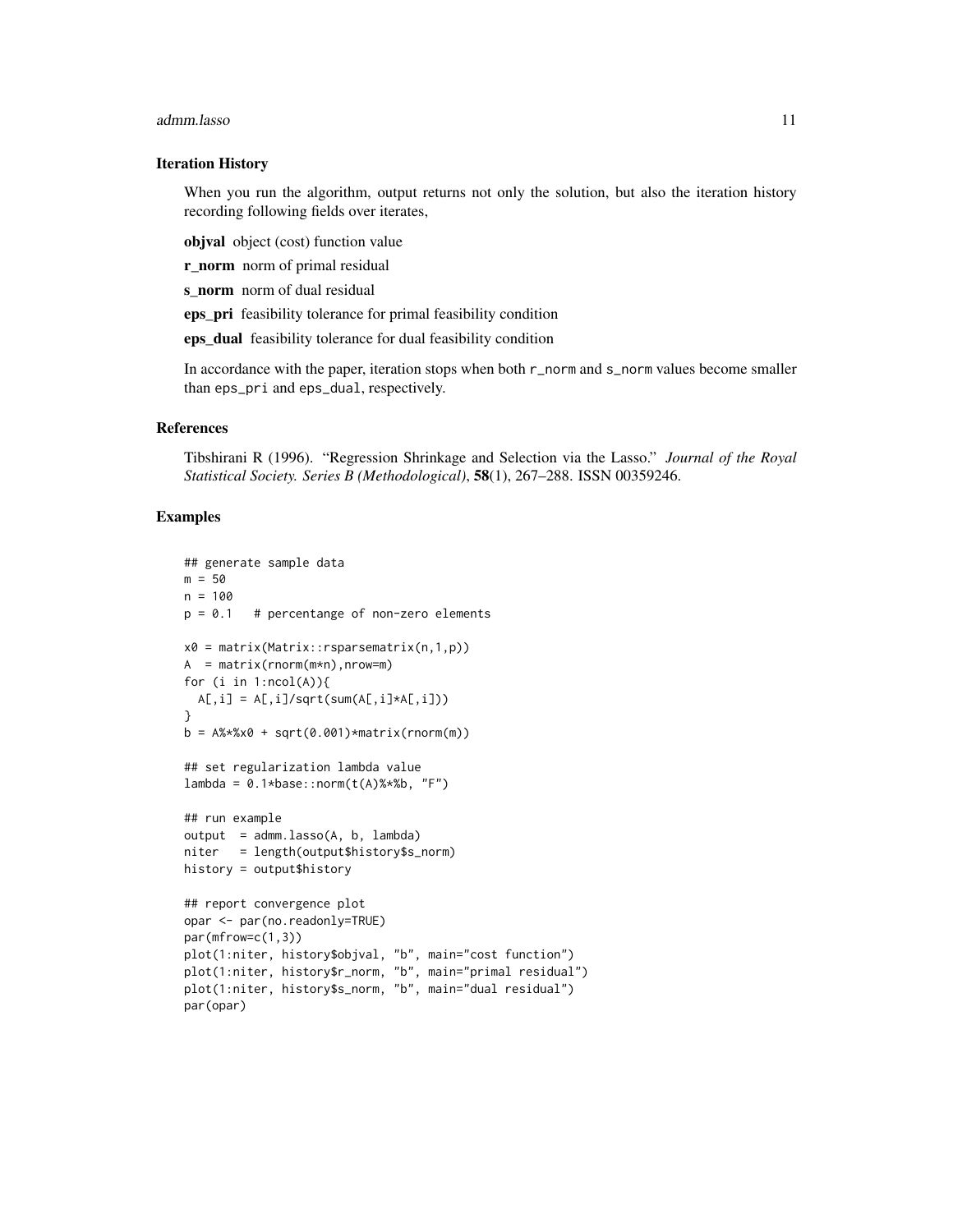<span id="page-11-0"></span>

Given a data matrix  $M$ , it finds a decomposition

min  $||L||_* + \lambda ||S||_1$  s.t.  $L + S = M$ 

where  $||L||_*$  represents a nuclear norm for a matrix L and  $||S||_1 = \sum_{i} |S_{i,j}|$ , and  $\lambda$  a balancing/regularization parameter. The choice of such norms leads to impose *low-rank* property for L and *sparsity* on S.

#### Usage

```
admm.rpca(
 M,
 lambda = 1/sqrt(max(nrow(M), ncol(M))),
 mu = 1,
 tol = 1e-07,maxiter = 1000)
```
#### Arguments

| M       | an $(m \times n)$ data matrix         |
|---------|---------------------------------------|
| lambda  | a regularization parameter            |
| mu      | an augmented Lagrangian parameter     |
| tol     | relative tolerance stopping criterion |
| maxiter | maximum number of iterations          |

#### Value

a named list containing

**L** an  $(m \times n)$  low-rank matrix

S an  $(m \times n)$  sparse matrix

history dataframe recording iteration numerics. See the section for more details.

#### Iteration History

For RPCA implementation, we chose a very simple stopping criterion

$$
||M - (L_k + S_k)||_F \le tol * ||M||_F
$$

for each iteration step  $k$ . So for this method, we provide a vector of only relative errors,

error relative error computed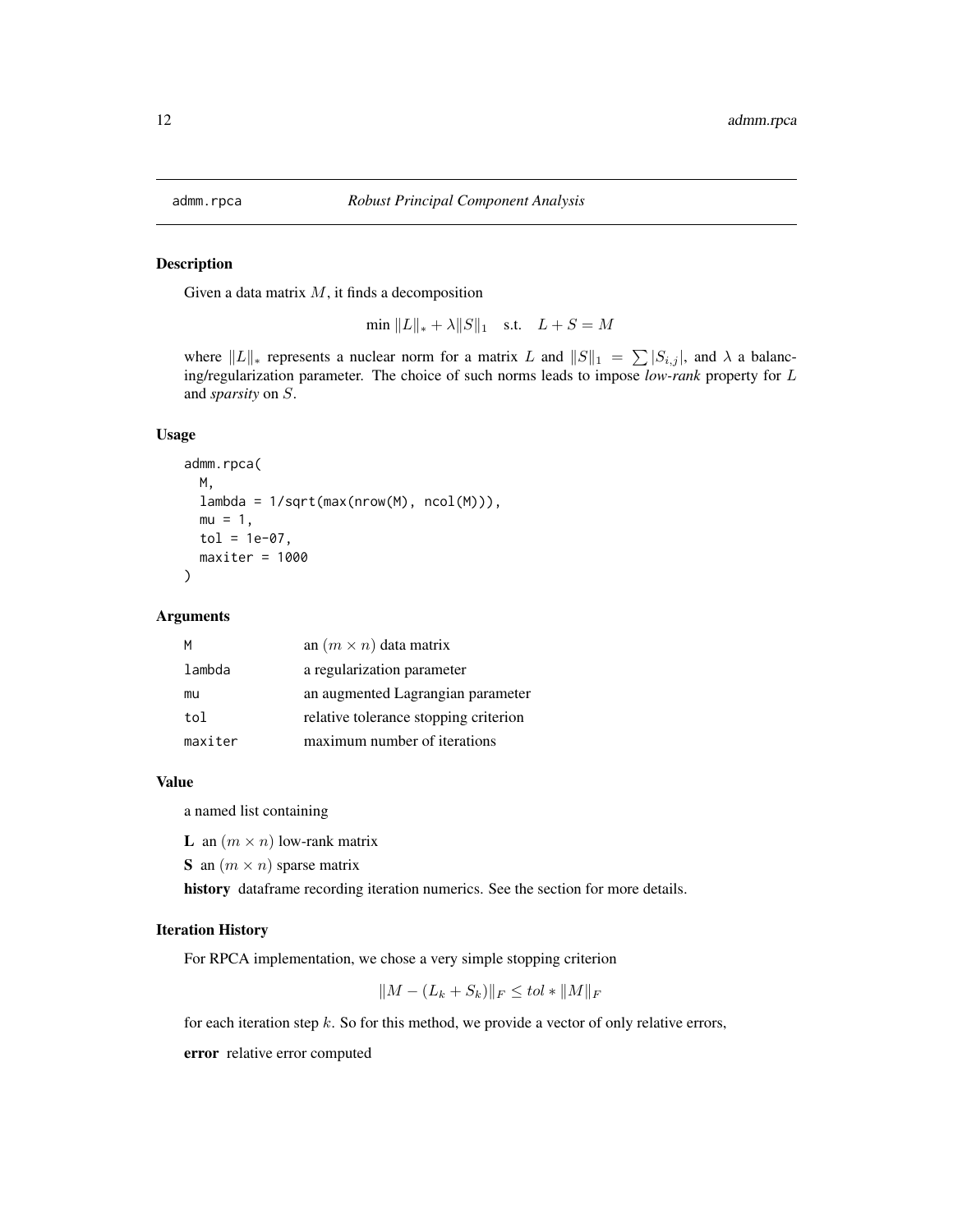#### <span id="page-12-0"></span>admm.sdp 13

#### References

Candès EJ, Li X, Ma Y, Wright J (2011). "Robust principal component analysis?" *Journal of the ACM*, 58(3), 1–37. ISSN 00045411, doi: [10.1145/1970392.1970395.](https://doi.org/10.1145/1970392.1970395)

#### Examples

```
## generate data matrix from standard normal
X = matrix(rnorm(20*5), nrow=5)## try different regularization values
out1 = admm.rpca(X, lambda=0.01)out2 = admm.rpca(X, lambda=0.1)out3 = admm.rpca(X, lambda=1)## visualize sparsity
opar <- par(no.readonly=TRUE)
par(mfrow=c(1,3))
image(out1$S, main="lambda=0.01")
image(out2$S, main="lambda=0.1")
image(out3$S, main="lambda=1")
par(opar)
```
admm.sdp *Semidefinite Programming*

#### Description

We solve the following standard semidefinite programming (SDP) problem

 $\min_X\,\text{tr}(CX)$ 

$$
s.t. A(X) = b, X \ge 0
$$

with  $A(X)_i = \text{tr}(A_i^\top X) = b_i$  for  $i = 1, ..., m$  and  $X \ge 0$  stands for positive-definiteness of the matrix X. In the standard form, matrices  $C, A_1, A_2, \ldots, A_m$  are symmetric and solution X would be symmetric and positive semidefinite. This function implements alternating direction augmented Lagrangian methods.

#### Usage

```
admm.sdp(
 C,
 A,
 b,
 mu = 1,
 rho = 1,
  abstol = 1e-10,
 maxiter = 496,
 print.progress = FALSE
)
```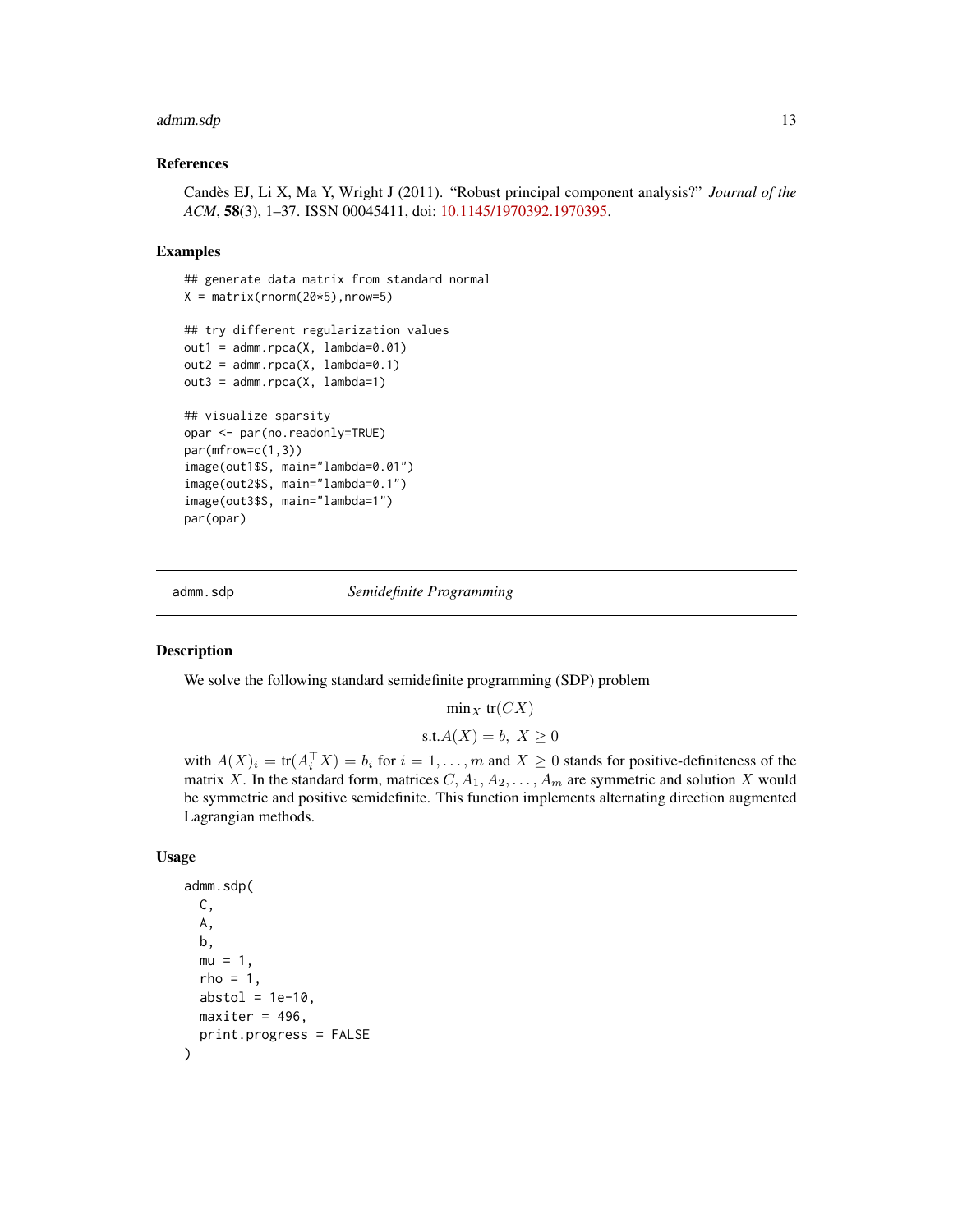#### **Arguments**

| $\mathsf{C}$   | an $(n \times n)$ symmetric matrix for cost.                              |
|----------------|---------------------------------------------------------------------------|
| $\overline{A}$ | a length-m list of $(n \times n)$ symmetric matrices for constraint.      |
| $\mathsf b$    | a length- $m$ vector for equality condition.                              |
| mu             | penalty parameter; positive real number.                                  |
| rho            | step size for updating in $(0, \frac{1+\sqrt{5}}{2})$ .                   |
| abstol         | absolute tolerance stopping criterion.                                    |
| maxiter        | maximum number of iterations.                                             |
|                | print. progress a logical; TRUE to show the progress, FALSE to go silent. |

#### Value

a named list containing

 $x$  a length- $n$  solution vector

history dataframe recording iteration numerics. See the section for more details.

#### Iteration History

When you run the algorithm, output returns not only the solution, but also the iteration history recording following fields over iterates,

objval object (cost) function value

eps\_pri feasibility tolerance for primal feasibility condition

eps\_dual feasibility tolerance for dual feasibility condition

gap gap between primal and dual cost function.

We use the stopping criterion which breaks the iteration when all eps\_pri,eps\_dual, and gap become smaller than abstol.

#### Author(s)

Kisung You

#### References

Wen Z, Goldfarb D, Yin W (2010). "Alternating direction augmented Lagrangian methods for semidefinite programming." *Mathematical Programming Computation*, 2(3-4), 203–230. ISSN 1867-2949, 1867-2957, doi: [10.1007/s1253201000171.](https://doi.org/10.1007/s12532-010-0017-1)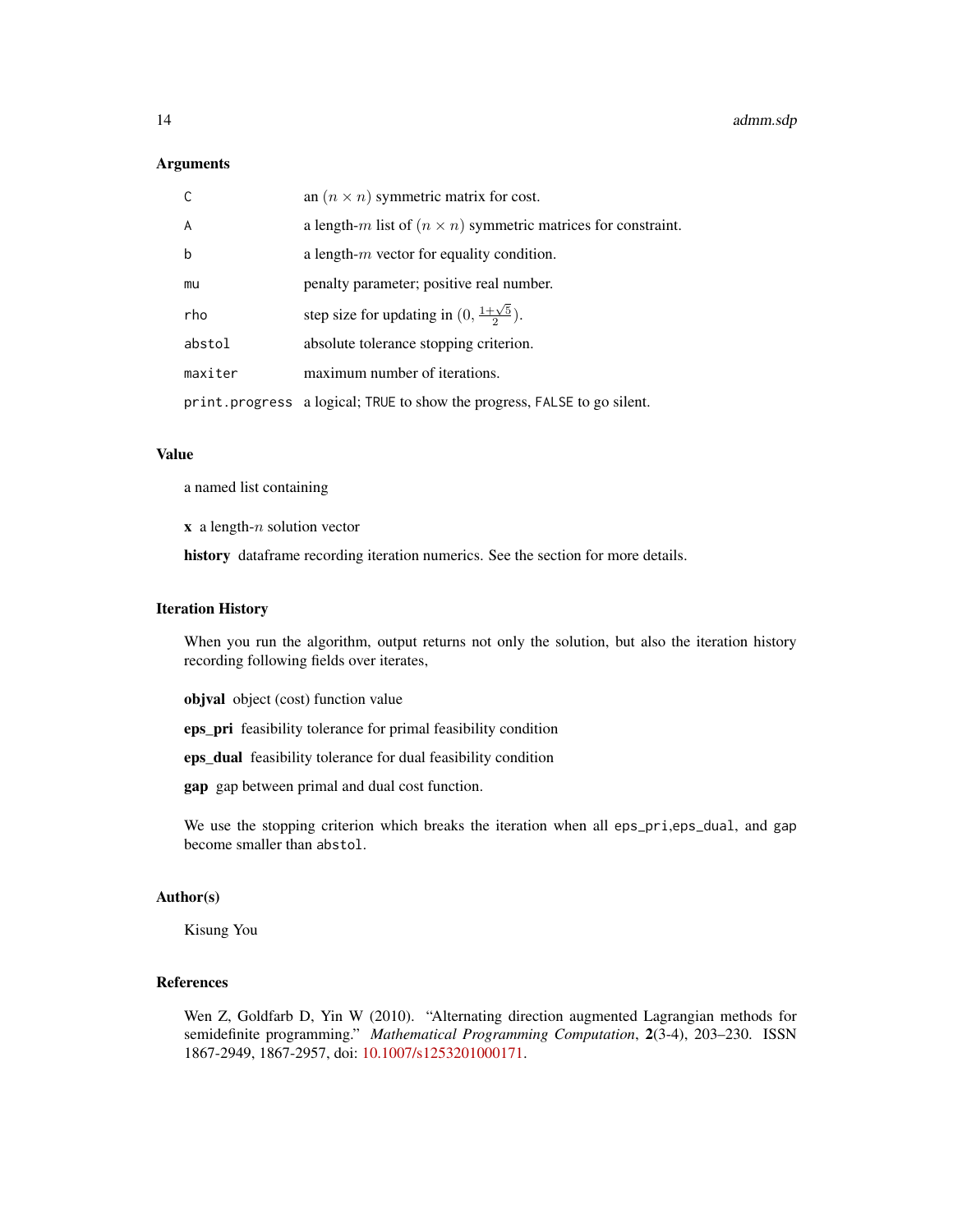#### <span id="page-14-0"></span>admm.spca 15

#### Examples

```
## a toy example
# generate parameters
C = matrix(c(1, 2, 3, 2, 9, 0, 3, 0, 7), nrow=3, by row=True)A1 = matrix(c(1,0,1,0,3,7,1,7,5),nrow=3,byrow=TRUE)
A2 = matrix(c(0, 2, 8, 2, 6, 0, 8, 0, 4), nrow=3, by row=TRUE)A = list(A1, A2)b = c(11, 19)# run the algorithm
run = admm.sdp(C,A,b)hst = run$history
# visualize
opar <- par(no.readonly=TRUE)
par(mfrow=c(2,2))
plot(hst$objval, type="b", cex=0.25, main="objective value")
plot(hst$eps_pri, type="b", cex=0.25, main="primal feasibility")
plot(hst$eps_dual, type="b", cex=0.25, main="dual feasibility")
plot(hst$gap, type="b", cex=0.25, main="primal-dual gap")
par(opar)
## Not run:
## comparison with CVXR's result
require(CVXR)
# problems definition
X = \text{Variable}(3, 3, \text{PSD} = \text{TRUE})myobj = Minimize(sum_entries(C*X)) # objective
mycon = list( # constraintsum_entries(A[[1]]*X) == b[1],
  sum_entries(A[[2]]*X) == b[2]\mathcal{L}myp = Problem(myobj, mycon) # problem
# run and visualize
res = solve(myp)
Xsol = res$getValue(X)
opar = par(no.readonly=TRUE)
par(mfrow=c(1,2), pty="s")
image(run$X, axes=FALSE, main="ADMM result")
image(Xsol, axes=FALSE, main="CVXR result")
par(opar)
## End(Not run)
```
admm.spca *Sparse PCA*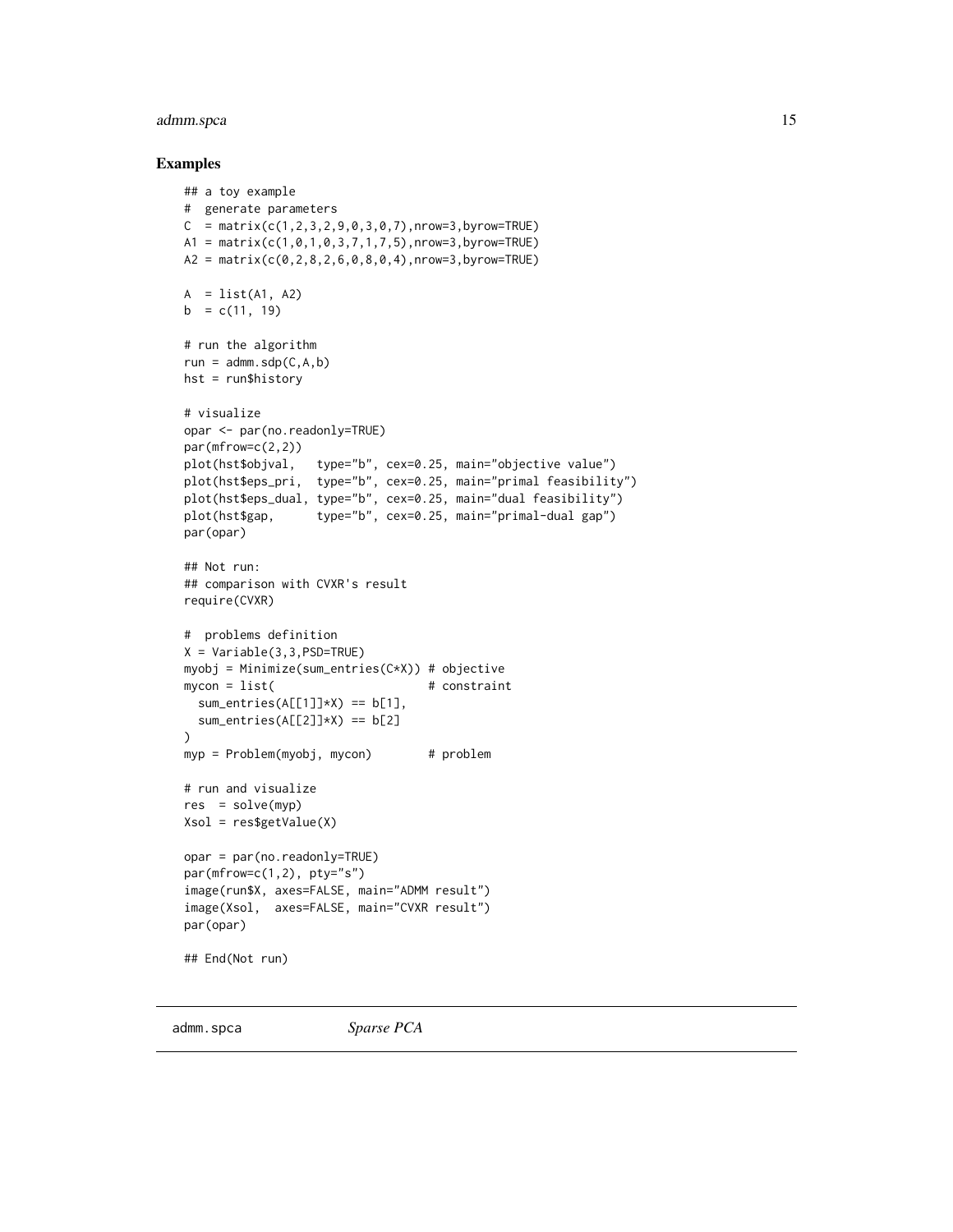Sparse Principal Component Analysis aims at finding a sparse vector by solving

$$
\max_{x} x^{T} \Sigma x \quad \text{s.t.} \quad \|x\|_{2} \le 1, \|x\|_{0} \le K
$$

where  $||x||_0$  is the number of non-zero elements in a vector x. A convex relaxation of this problem was proposed to solve the following problem,

$$
\max_X \ \ < \Sigma, X > \text{ s.t.} \quad Tr(X) = 1, \ \|X\|_0 \le K^2, \ X \ge 0, \ \text{rank}(X) = 1
$$

where  $X = xx^T$  is a  $(p \times p)$  matrix that is outer product of a vector x by itself, and  $X \ge 0$  means the matrix  $X$  is positive semidefinite. With the rank condition dropped, it can be restated as

$$
\max_X \ \ < \Sigma, X > -\rho \|X\|_1 \quad \text{s.t.} \quad Tr(X) = 1, X \ge 0.
$$

After acquiring each principal component vector, an iterative step based on Schur complement deflation method is applied to regress out the impact of previously-computed projection vectors. It should be noted that those sparse basis may *not be orthonormal*.

#### Usage

```
admm.spca(
 Sigma,
 numpc,
 mu = 1,
 rho = 1,
 abstol = 1e-04,
 reltol = 0.01,
 maxiter = 1000)
```
#### Arguments

| Sigma   | a $(p \times p)$ (sample) covariance matrix.    |
|---------|-------------------------------------------------|
| numpc   | number of principal components to be extracted. |
| mu      | an augmented Lagrangian parameter.              |
| rho     | a regularization parameter for sparsity.        |
| abstol  | absolute tolerance stopping criterion.          |
| reltol  | relative tolerance stopping criterion.          |
| maxiter | maximum number of iterations.                   |

#### Value

a named list containing

**basis** a ( $p \times number$ ) matrix whose columns are sparse principal components.

history a length-numpc list of dataframes recording iteration numerics. See the section for more details.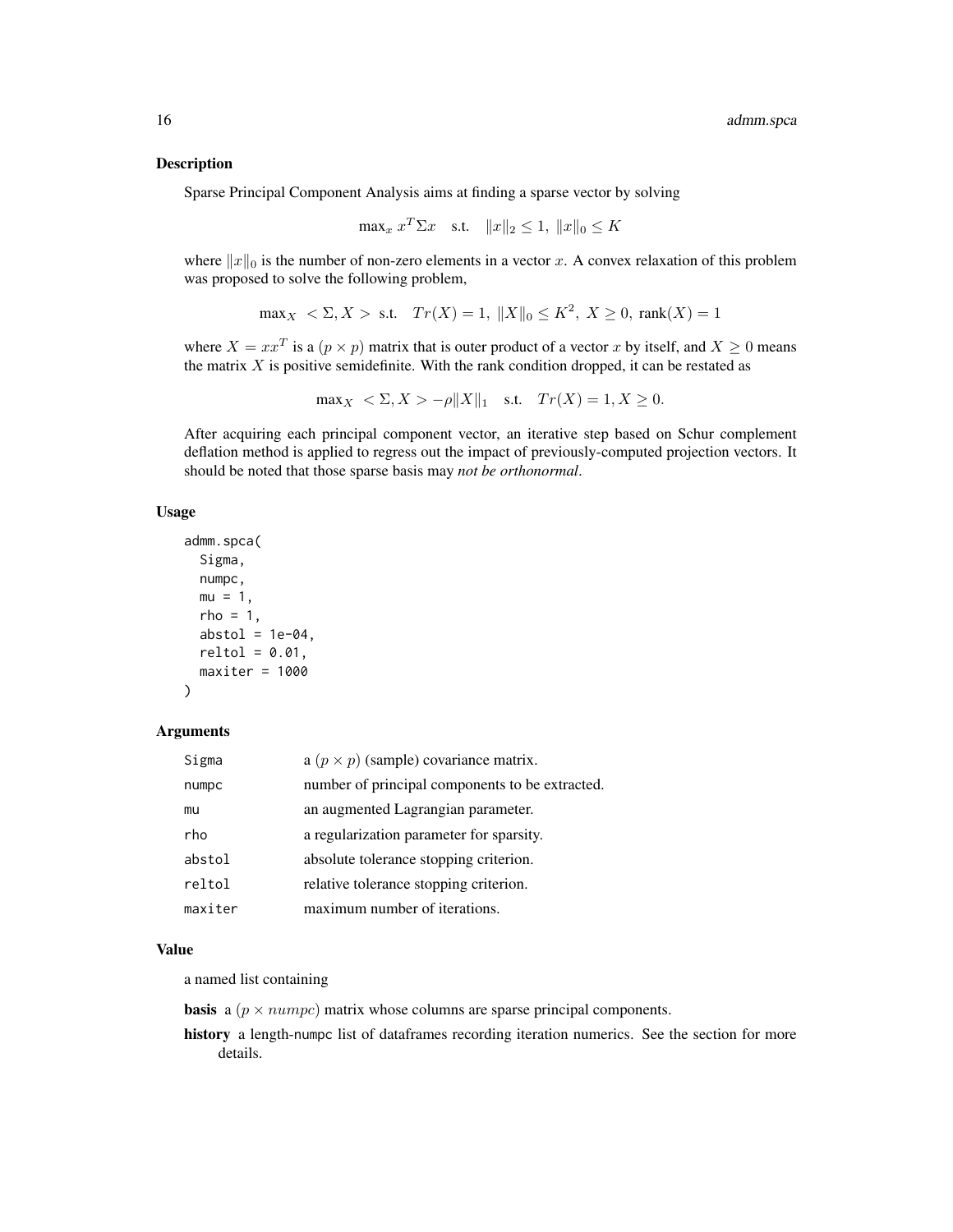#### <span id="page-16-0"></span>admm.tv 5.000 and 17 and 17 and 17 and 17 and 17 and 17 and 17 and 17 and 17 and 17 and 17 and 17 and 17 and 1

#### Iteration History

For SPCA implementation, main computation is sequentially performed for each projection vector. The history field is a list of length numpc, where each element is a data frame containing iteration history recording following fields over iterates,

r\_norm norm of primal residual

s\_norm norm of dual residual

eps\_pri feasibility tolerance for primal feasibility condition

eps\_dual feasibility tolerance for dual feasibility condition

In accordance with the paper, iteration stops when both r\_norm and s\_norm values become smaller than eps\_pri and eps\_dual, respectively.

#### References

Ma S (2013). "Alternating Direction Method of Multipliers for Sparse Principal Component Analysis." *Journal of the Operations Research Society of China*, 1(2), 253–274. ISSN 2194-668X, 2194-6698, doi: [10.1007/s4030501300169.](https://doi.org/10.1007/s40305-013-0016-9)

#### Examples

```
## generate a random matrix and compute its sample covariance
X = matrix(rnorm(1000*5), nrow=1000)covX = stats::cov(X)## compute 3 sparse basis
output = admm.spca(covX, 3)
```
admm.tv *Total Variation Minimization*

#### Description

1-dimensional total variation minimization - also known as signal denoising - is to solve the following

$$
\min_{x} \frac{1}{2} \|x - b\|_2^2 + \lambda \sum_{i} |x_{i+1} - x_i|
$$

for a given signal b. The implementation is borrowed from Stephen Boyd's [MATLAB code.](https://stanford.edu/~boyd/papers/admm/total_variation/total_variation.html)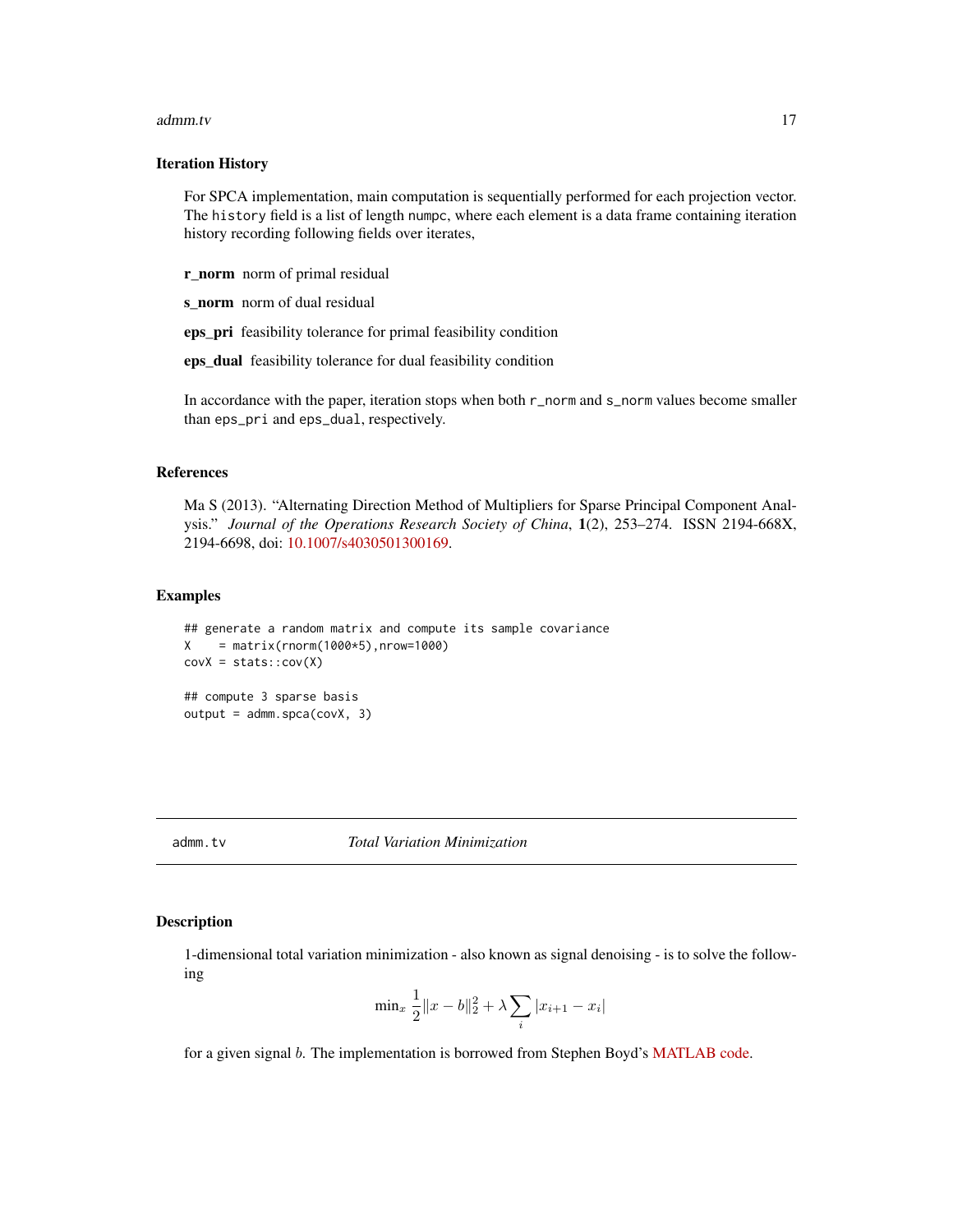#### 18 admin.tv

#### Usage

```
admm.tv(
  b,
  lambda = 1,
 xinit = NA,
  rho = 1,
  alpha = 1,
  abstol = 1e-04,
  reltol = 0.01,maxiter = 1000\lambda
```
#### Arguments

| b       | a length- $m$ response vector           |
|---------|-----------------------------------------|
| lambda  | regularization parameter                |
| xinit   | a length- $m$ vector for initial value  |
| rho     | an augmented Lagrangian parameter       |
| alpha   | an overrelaxation parameter in $[1, 2]$ |
| abstol  | absolute tolerance stopping criterion   |
| reltol  | relative tolerance stopping criterion   |
| maxiter | maximum number of iterations            |

#### Value

a named list containing

 $x$  a length- $m$  solution vector

history dataframe recording iteration numerics. See the section for more details.

#### Iteration History

When you run the algorithm, output returns not only the solution, but also the iteration history recording following fields over iterates,

objval object (cost) function value

r\_norm norm of primal residual

s\_norm norm of dual residual

eps\_pri feasibility tolerance for primal feasibility condition

eps\_dual feasibility tolerance for dual feasibility condition

In accordance with the paper, iteration stops when both r\_norm and s\_norm values become smaller than eps\_pri and eps\_dual, respectively.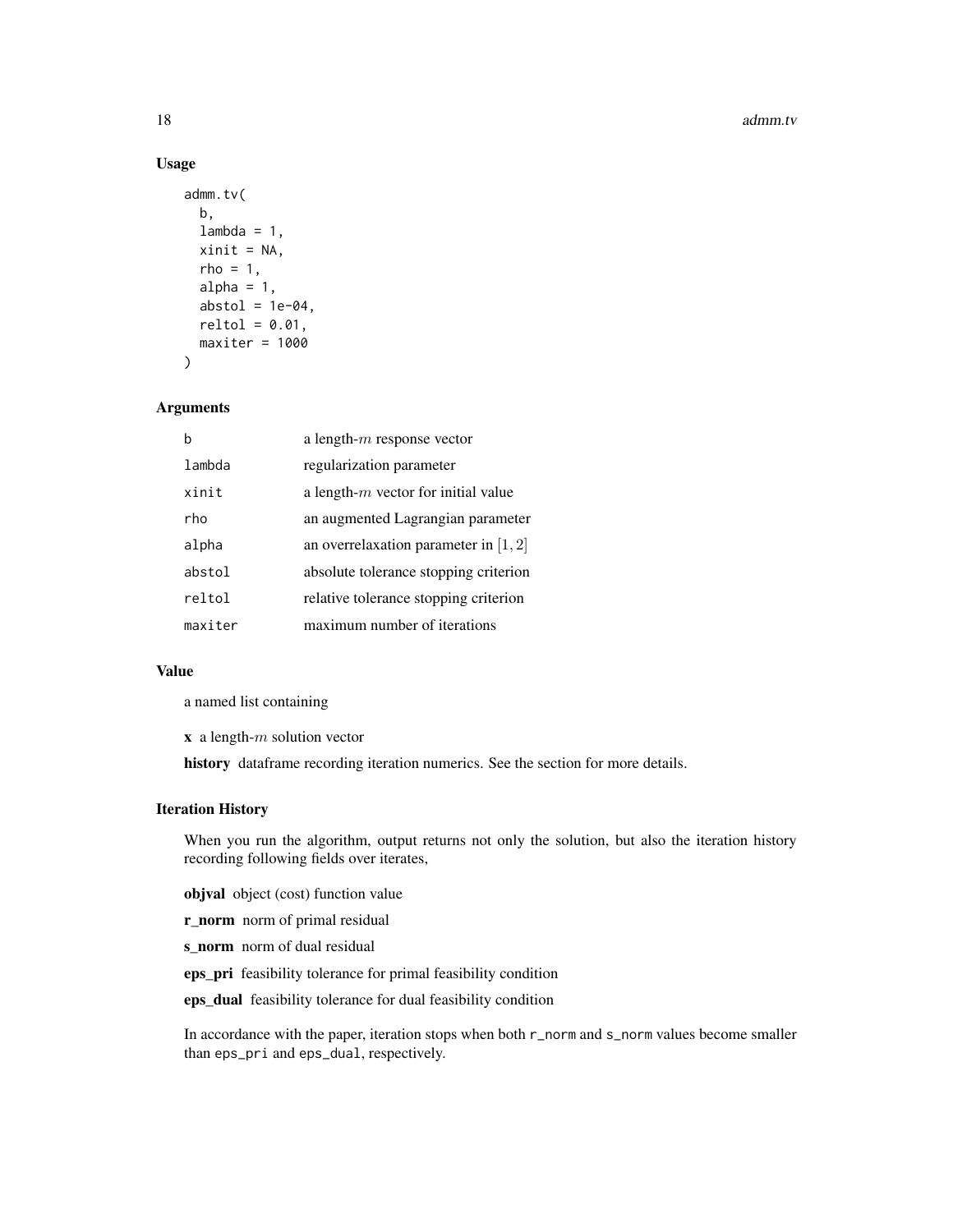#### admm.tv 5.000 and 19 and 19 and 19 and 19 and 19 and 19 and 19 and 19 and 19 and 19 and 19 and 19 and 19 and 19

```
## generate sample data
x1 = as.vector(sin(1:100)+0.1*rnorm(100))
x2 = as.vector(cos(1:100)+0.1*rnorm(100)+5)x3 = as.vector(sin(1:100)+0.1*rnorm(100)+2.5)
xsignal = c(x1, x2, x3)## run example
output = admm.tv(xsignal)## visualize
opar <- par(no.readonly=TRUE)
plot(1:300, xsignal, type="l", main="TV Regularization")
lines(1:300, output$x, col="red", lwd=2)
par(opar)
```